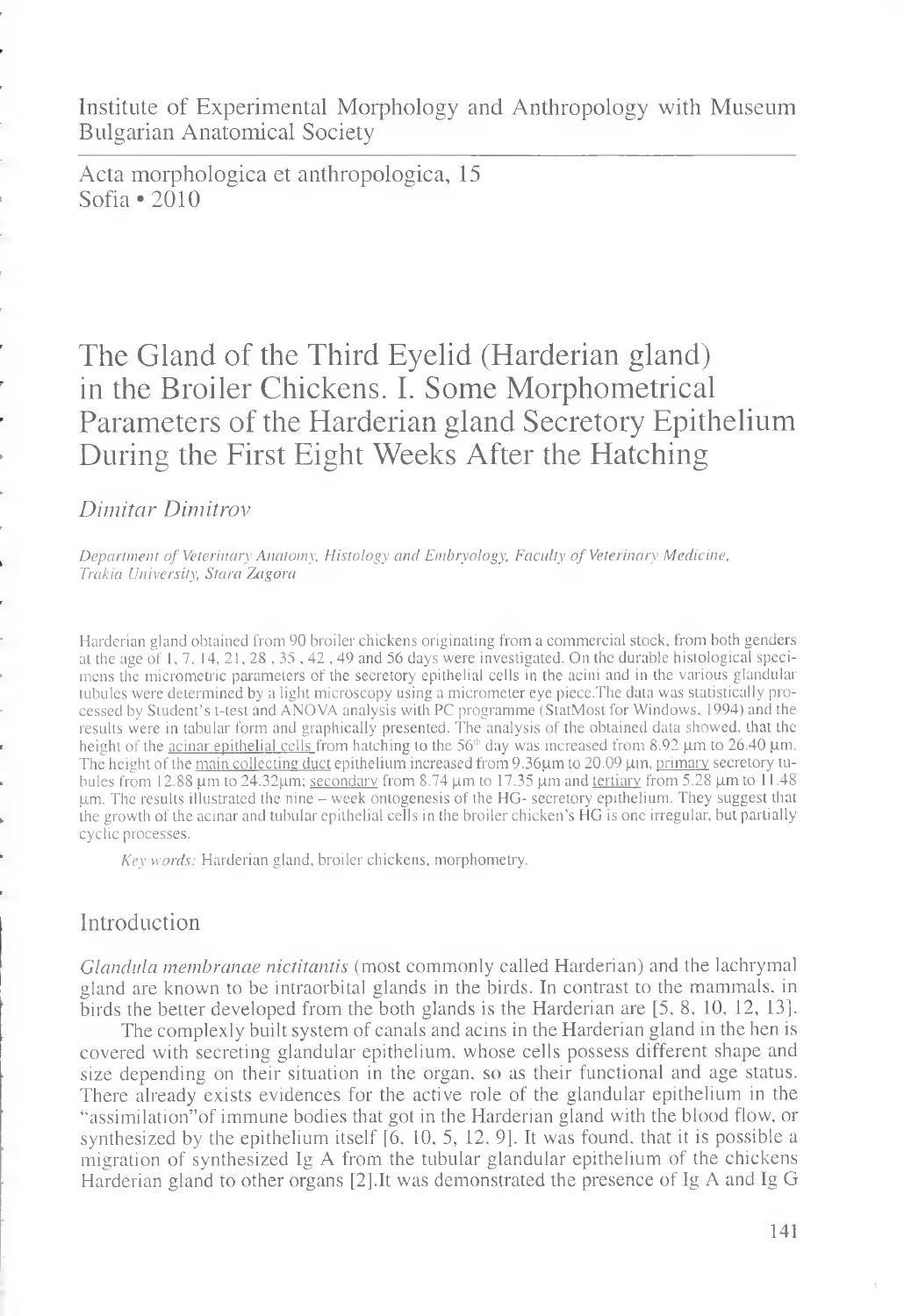containing plasmatic cells in the Harderian gland of broiler chickens and wild fowls in Bangladesh [7], Most of the fore quoted authors attach these abilities of the glandular cells to the secretory function of the epithelium, connecting it always with the form and size of its cells. It is an undeniable fact, that determinant for the functional and clinical sufficiency of every gland are the structural and morphometrical parameters of its secretory epithelium which are individually, functionally and age related constants.The data published in the literature is mainly about the structural peculiarities of the birds intraorbital glands. The data concerning the morphometrical parameters of the birds Harderian gland and their age dynamics is scarce, and such ones for broiler type of birds lacks at all.

Giving an account of the great significance of the epithelium of the birds Harderian gland into the provision of its functional and clinical status we aimed into this study to determine the height of the epithelial cells in all the classes of acinus and tubules of the Harderian gland of the broiler chickens from the hatching till the  $8<sup>th</sup>$  week of its development using the micrometrical method.

### Materials and Methods

For the conduction of the present study was used material from the Harderian glands of 90 stock broiler chickens, which were 1, 7, 14, 21, 28, 35, 42, 49 and 56 days old. Each age group consisted of 5 male and 5 female birds. The Harderian glands were obtained after an ether narcosis of the birds, decapitation, orbitotomy and a careful detachment from the surrounding muscles and tissues [1]. The obtained 180 glands were fixated in a 10% neutral formaldehyde, the fixating mixtures of Bouen. Karnua and embedded in paraffin. From single and serial sections  $(5 \mu m)$  after stainings with Ehrlich's hematoxylin and eosin and a polychrome Haidenhain's Azan's staining, durable histological specimens were made [11]. The micrometrical study was conducted with a light microscope (Ergaval) and micrometricaleyepiece (Zeiss). The measurements were made over 10 ocular fields of the microscope for every slide for each of the 10 birds in the 9 age groups [3]. The obtained data was statistically processed with the Student's t-test and ANOVA with the computer software (StatMost for Windows. 1994), and the results were presented in tabular and graphical forms.

### Results and Discussion

The statistically processed results of the conducted morphometrical analysis of the height of the secretory glandular epithelium in the broiler chicken's Harderian gland during the first eight weeks of its postnatal development are presented in Table 1.

The presented in the table results shows, that the height of the glandular epithelial cells (HGEC) in the acins of the Harderian gland (HG) for the monitored 56 days period is increasing 2.95 times. From the presented data is evident, that HGEC in the acins of the Harderian gland during the second and fifth weeks (at the  $14$ <sup>th</sup> and  $35$ <sup>-th</sup> day) almost do not increase or do not increase. The growth is moderate during the first, third, sixth and the eight weeks ( $7<sup>th</sup>$ ,  $21<sup>st</sup>$ ,  $42<sup>nd</sup>$  and  $56<sup>th</sup>$  day) and well pronounced during the last one  $(49<sup>th</sup>$  day) of the studied period. It was determined an of increase of 2.18 times in the HGEC in the tertiary secretory ducts of the Harderian gland for the eight studied weeks. The results showed that there is a minimal increase of the HGEC only in two (at the  $35<sup>th</sup>$ and the  $42<sup>nd</sup>$  days) of the weeks of the monitored period. In the secondary secretory ducts the epithelium increases its height for 56 days with 1.89 times. It was determined from a slight to a moderate increase of the HGEC during the first, second, fifth and sixth weeks.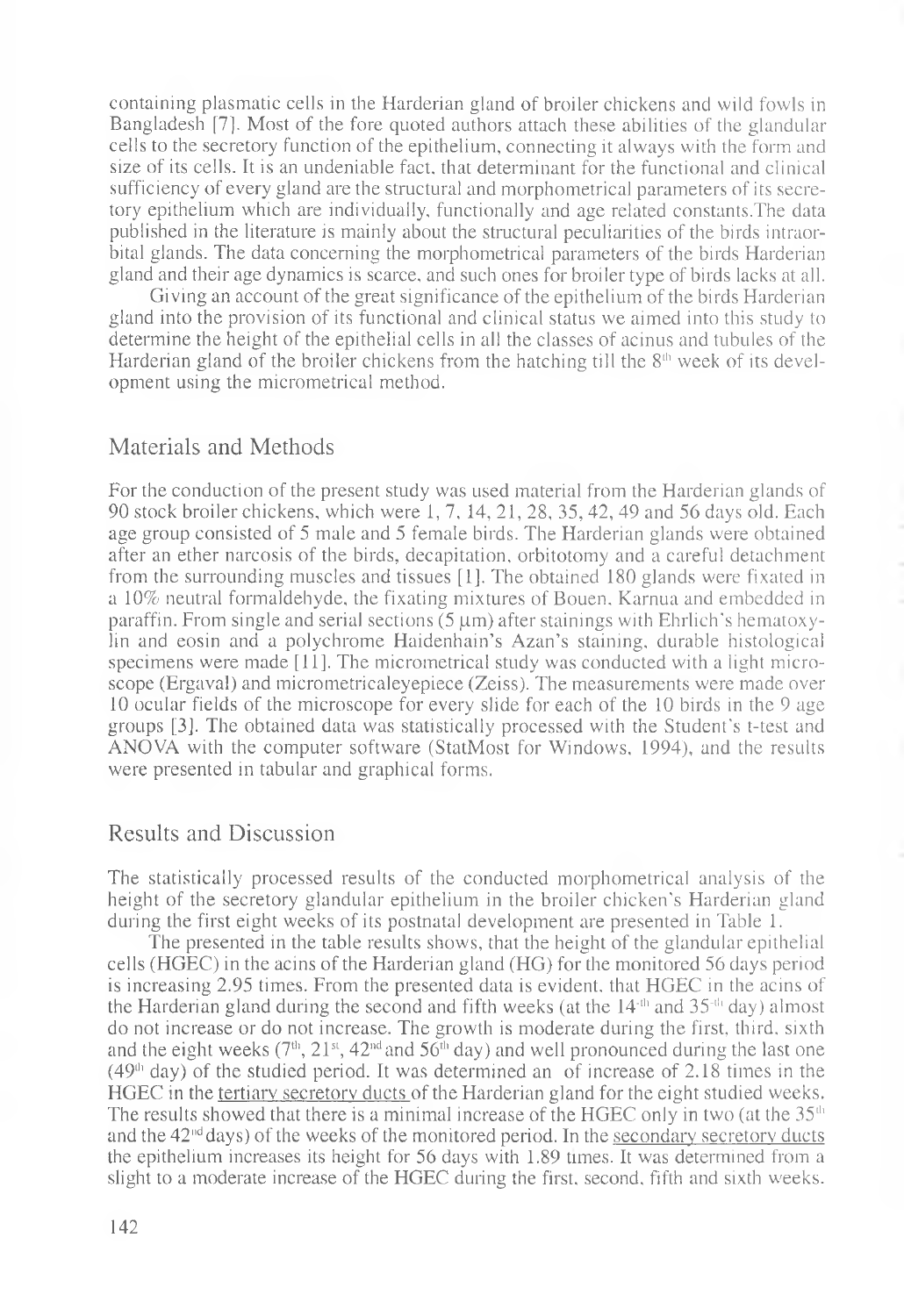|                         |               | Height of the acinar | Height of the main        | Height of the epithelial cells in the secretory ducts |                          |                          |
|-------------------------|---------------|----------------------|---------------------------|-------------------------------------------------------|--------------------------|--------------------------|
|                         |               | glandular cells      | collecting duct           | $(\mu m)$                                             |                          |                          |
|                         |               |                      | epithelial cells          |                                                       |                          |                          |
|                         |               | $(\mu m)$            | $(\mu m)$                 | I-Primary                                             | II-Secondary             | <b>III-Tertiary</b>      |
|                         |               | $\bar{x} = 8.9265$   | $\bar{x} = 9.3660$        | $\bar{x}$ = 12.8865                                   | $\bar{x} = 8.7450$       | $\bar{x} = 5.2800$       |
| day                     |               | $S\bar{x} = 0.4196$  | $S\bar{x} = 0.1768$       | $S\bar{x} = 0.3117$                                   | $S_{X} = 0.2351$         | $S_{X} = 0.1847$         |
|                         |               |                      |                           |                                                       |                          |                          |
| ÷                       | For the all   |                      |                           |                                                       | $\bar{x} = 8.9705$       |                          |
|                         | group (sum of |                      |                           |                                                       | $S\bar{x} = 0.2301$      |                          |
|                         | $I+II+III$    |                      |                           |                                                       |                          |                          |
|                         | ducts)        |                      |                           |                                                       |                          |                          |
|                         |               | $\bar{x} = 11.1045$  | $\overline{x}$ = 10. 5870 | $\bar{x} = 15.8895$                                   | $\bar{x} = 10.1475$      | $\bar{x} = 6.0555$       |
| day                     |               | $S\bar{x} = 0.6707$  | $S\bar{x} = 0.1819$       | $S\bar{x} = 0.2879$                                   | $S\bar{x} = 0.2242$      | $S\bar{x} = 0.1521$      |
| N                       | For the all   |                      |                           |                                                       | $\bar{x} = 10.6975$      |                          |
|                         | group         |                      |                           |                                                       | $S\bar{x} = 0.2677$      |                          |
|                         |               | $\bar{x}$ = 11.7200  | $\bar{x} = 11.1540$       | $\bar{x}$ = 17. 2825                                  | $\bar{x} = 11.2035$      | $\bar{x} = 6.6495$       |
|                         |               | $S\bar{x} = 0.7020$  | $S\bar{x} = 0.1936$       | $S\bar{x} = 0.2092$                                   | $S\bar{x} = 0.1924$      | $S_{X} = 0.1996$         |
| day                     |               |                      |                           |                                                       |                          |                          |
| 호                       | For the all   |                      |                           |                                                       | $\bar{x} = 11.7118$      |                          |
|                         | group         |                      |                           |                                                       | $S\bar{x} = 0.2772$      |                          |
|                         |               | $\bar{x} = 14.2560$  | $\bar{x} = 11.8305$       | $\bar{x} = 18.4965$                                   | $\bar{x} = 11.7150$      | $\bar{x}$ = 7.3592       |
| $\frac{day}{x}$         |               | $S\bar{x} = 0.8270$  | $S\bar{x} = 0.1724$       | $S\bar{x} = 0.2474$                                   | $S\bar{x} = 0.1983$      | $S\bar{x} = 0.2012$      |
|                         |               |                      |                           |                                                       |                          |                          |
| $\overline{\mathbf{z}}$ | For the all   |                      |                           |                                                       | $\bar{x} = 12.5236$      |                          |
|                         | group         |                      |                           |                                                       | $S\bar{x} = 0.2929$      |                          |
|                         |               | $\bar{x} = 14.8830$  | $\bar{x}$ = 12. 6385      | $\bar{x} = 18.5295$                                   | $\bar{x} = 11.9295$      | $\bar{x}$ = 7.5570       |
| day                     |               | $S\bar{x} = 0.8158$  | $S\bar{x} = 0.5707$       | $S\bar{x} = 0.2621$                                   | $S\bar{x} = 0.2186$      | $S_{X} = 0.1628$         |
|                         | For the all   |                      |                           |                                                       | $\bar{x} = 12.6720$      |                          |
| $\frac{8}{2}$           | group         |                      |                           |                                                       | $S\bar{x} = 0.2895$      |                          |
|                         |               | $\bar{x} = 18.7110$  | $\bar{x}$ = 14. 1900      | $\bar{x}$ = 20.4270                                   | $\bar{x} = 13.4475$      | $\bar{x} = 8.9925$       |
|                         |               | $S\bar{x} = 0.8482$  | $S_{X} = 0.1905$          | $S\bar{x} = 2.108$                                    | $S\bar{x} = 0.2050$      | $S\bar{x} = 0.1614$      |
| day                     |               |                      |                           |                                                       |                          |                          |
| 35                      | For the all   |                      |                           |                                                       | $\bar{x} = 14.2890$      |                          |
|                         | group         |                      |                           |                                                       | $S\bar{x} = 0.2941$      |                          |
|                         |               | $\bar{x}$ = 20. 4920 | $\bar{x} = 14.7015$       | $\bar{x} = 22.6680$                                   | $\bar{x} = 15.7080$      | $\bar{x} = 10.5435$      |
| day                     |               | $S\bar{x} = 0.7258$  | $S\bar{x} = 0.2652$       | $S\bar{x} = 0.2188$                                   | $S_{X} = 0.1941$         | $S\overline{x} = 0.1425$ |
|                         |               |                      |                           |                                                       |                          |                          |
| $\frac{5}{4}$           | For the all   |                      |                           |                                                       | $\bar{x} = 16.2955$      |                          |
|                         | group         |                      |                           |                                                       | $S\bar{x} = 0.3075$      |                          |
|                         |               | $\bar{x} = 24.5190$  | $\bar{x} = 17.2260$       | $\bar{x} = 23.6280$                                   | $\bar{x} = 16.5495$      | $\bar{x}$ = 10.8075      |
| day                     |               | $S\bar{x} = 0.6898$  | $S\bar{x} = 0.1983$       | $S\bar{x} = 0.1623$                                   | $S\bar{x} = 0.1762$      | $S\bar{x} = 0.1580$      |
|                         | For the all   |                      |                           |                                                       | $\bar{x} = 16.9950$      |                          |
| ö,                      | group         |                      |                           |                                                       | $S\bar{x} = 0.3179$      |                          |
|                         |               | $\bar{x} = 26.4000$  | $\bar{x} = 2.0970$        | $\bar{x} = 24.3255$                                   | $\overline{x}$ = 17.3580 | $\bar{x} = 11.4840$      |
|                         |               | $S\bar{x} = 0.6116$  | $S\bar{x} = 0.2982$       | $S\bar{x} = 0.1980$                                   | $S_{X} = 0.1715$         | $S\bar{x} = 0.1738$      |
| day                     |               |                      |                           |                                                       |                          |                          |
| $\frac{6}{5}$           | For the all   |                      |                           |                                                       | $\bar{x} = 17.7225$      |                          |
|                         | group         |                      |                           |                                                       | $S\bar{x} = 0.1043$      |                          |

Table 1. Harderian gland in broiler chickens (1-56 day)

ì į,

ė

Ú ŕ. ł,

ì ŕ,

é ł, k ś, ś í

į

ë